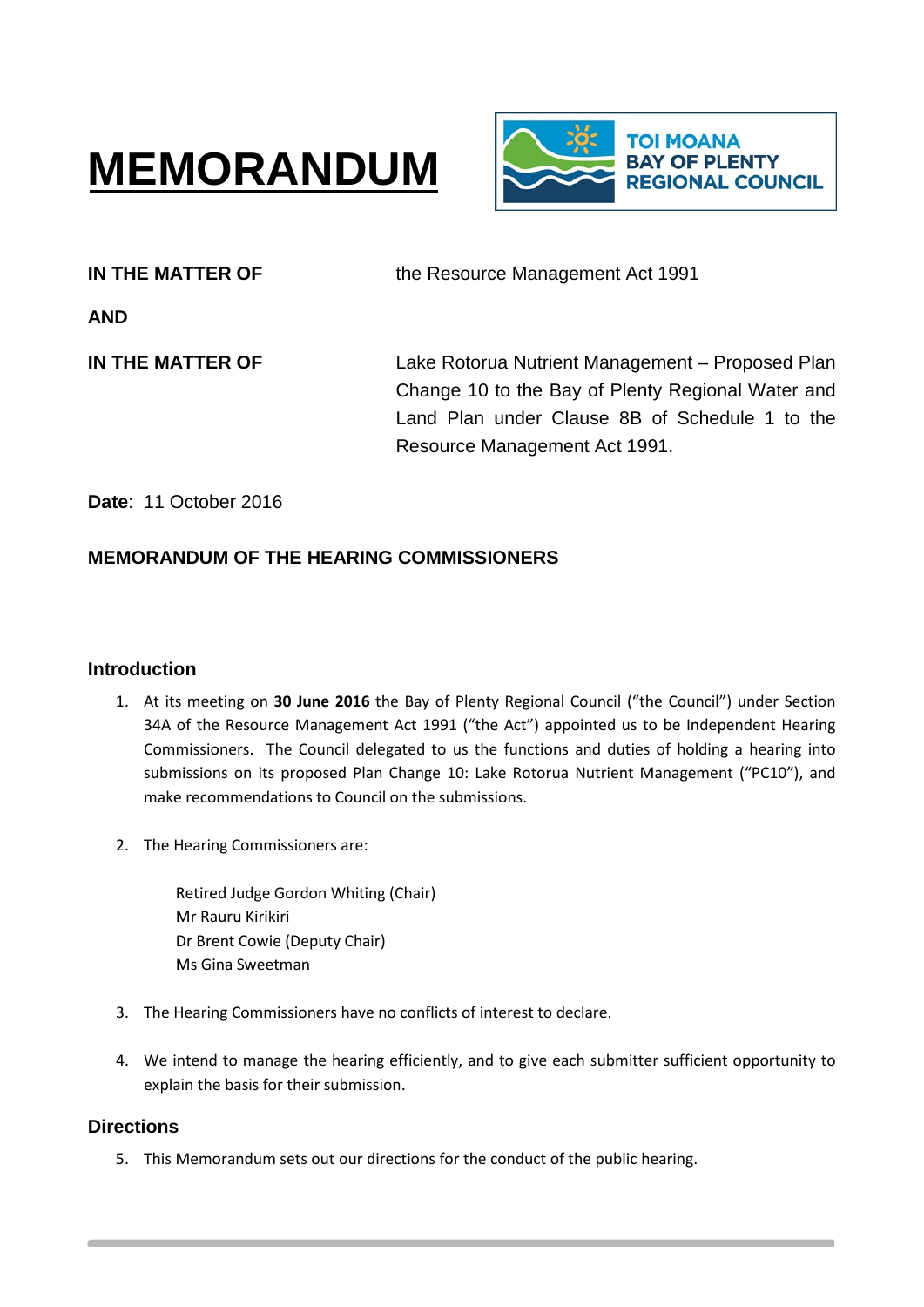## **Website**

6. All information relevant to the hearing will be made available on the Council website: [www.boprc.govt.nz/pc10hearings.](http://www.boprc.govt.nz/pc10hearings) Submitters who are to be heard will need to check the website to access all information.

## **Service on the Council**

- 7. Any information or evidence required under this Memorandum, and any Memorandum or Application to the Hearing Commissioners, may be served:
	- in writing addressed to the **Bay of Plenty Regional Council, PO Box 364, Whakatane 3158**, marked for the attention of the Committee Advisor, Nora Moore; or
	- by delivery to the **Bay of Plenty Regional Council, 87 First Avenue, Tauranga**; or
	- by email to [Nora.moore@boprc.govt.nz](mailto:Nora.moore@boprc.govt.nz)

#### **Section 42A report**

8. We have directed that the Council prepare and file a Section 42A report which will be made available on the website on **20 January 2017**. A Section 42A report is Council's response to the submissions and further submissions, and will contain recommended amendments to the Plan to the Commissioners. Any evidence that Council wishes to adduce in support of the Plan Change is to be made available on the website on **20 January 2017.**

## **Confirming that you wish to be heard**

- 9. Submitters who wish to be heard at the public hearing must confirm their intention and availability to the Committee Advisor, Nora Moore no later than **20 January 2017**, and advise:
	- the time allocation they seek to speak to their submission and/or call evidence;
	- whether they have any special needs;
	- whether they intend to call expert evidence (including any planning witness);
	- the name of any expert witness they propose to call.
- 10. All submitters intending to attend the hearing are to complete the attached hearing status form (Attachment One) and return it to the Committee Advisor, Nora Moore by **20 January 2017**.

#### **Site visits**

- 11. On Monday, 19 September 2016 we undertook a visit to the locality generally affected by PC10. The purpose of this visit was to enable us to better understand the evidence to be adduced.
- 12. We propose to carry out further site visits if the circumstances so warrant. Should any party wish to draw to our attention any particular sites or localities they think we should specifically visit, then they should do so in writing (with reasons and an accompanying map, if necessary) before **6 March 2017**. Any such material should be sent to the Committee Advisor, Nora Moore.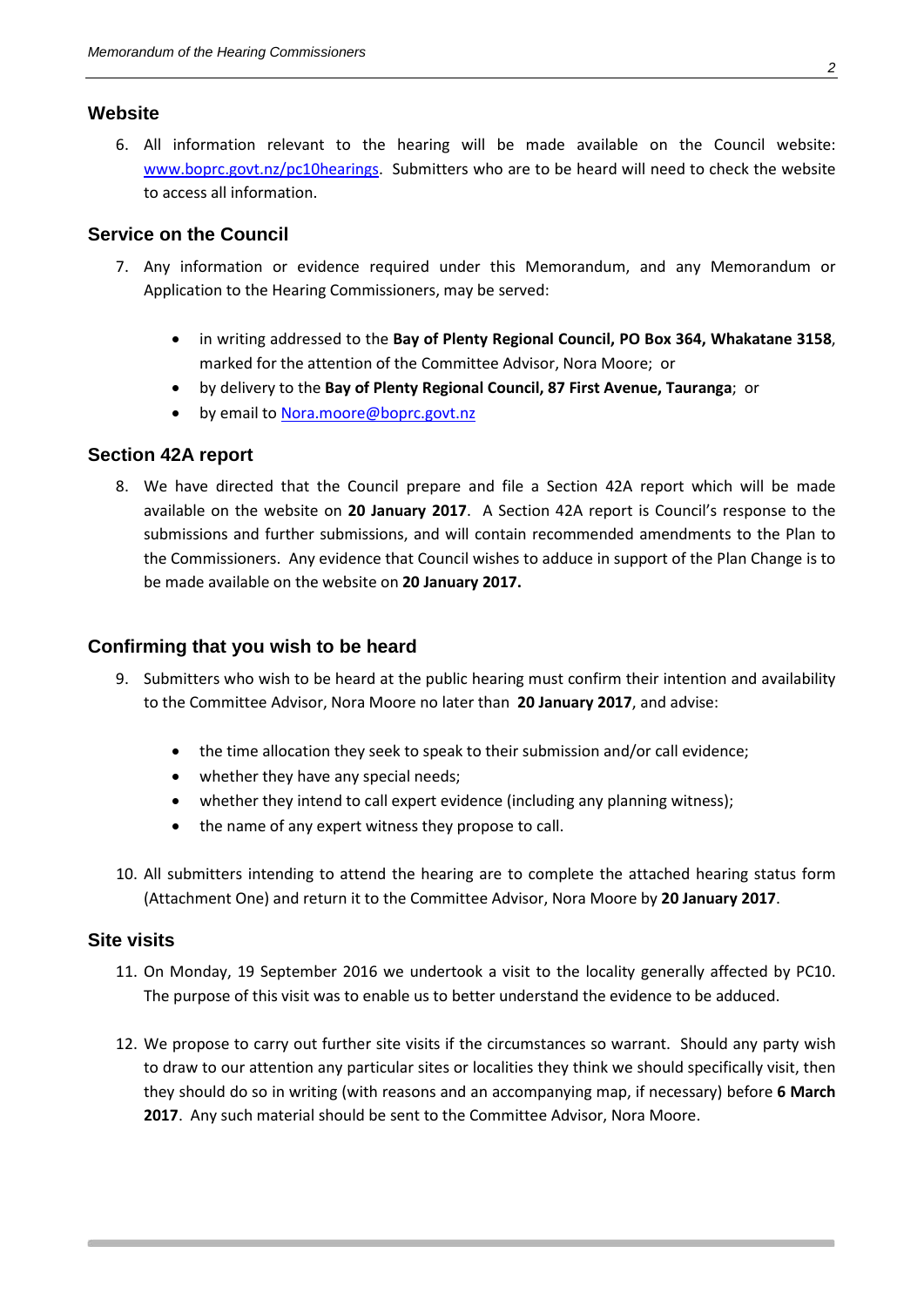#### **The public hearing**

13. The public hearing will commence at **9.30 am** on **13 March 2017** at the Millennium Hotel, 1270 Hinemaru Street, Rotorua and continue as follows:

> **Monday, 13 March – Friday, 17 March 2017 Monday, 20 March – Friday, 24 March 2017 Monday, 3 April - Tuesday, 4 April 2017**

#### **The hearing plan and schedule**

- 14. A hearing plan and schedule will be emailed to submitters and posted to the website showing the date, sequence and time allocation granted to each submitter.
- 15. Time allocations will be set in light of each submitter's submission, evidence (if any) and the time estimated provided pursuant to [9] of this Memorandum.

#### **Provision of expert witnesses**

- 16. Submitters who intend to call expert evidence must provide a brief of evidence for each witness in accordance with the following timetable:
	- a. Evidence-in-chief is to be received at the Council by **5.00 pm** on **22 February 2017**. The briefs of expert witnesses will be made available to submitters on the website.
	- b. Rebuttal evidence by the Council is to be filed and made available to all submitters and on the website by **5.00 pm** on **6 March 2017**.

#### **Caucusing of expert witnesses**

17. In the event that there are matters in dispute as between the experts of any particular discipline, we may direct that the issues in dispute be considered by the experts at a caucusing session in an endeavour to reach agreement on those issues, or alternatively narrow the issues and give reasons as to why they are in disagreement.

#### **Provision of other evidence at hearing**

18. Any person who wishes to present evidence, representations or other material at the hearing, in support of their submission must provide either printed or electronic copies to the Committee Advisor, Nora Moore by **6 March 2017.**

#### **The hearing procedure**

- 19. We are required to conduct the public hearing in a manner which is appropriate and fair, but without unnecessary formality. Subject to adequate notice, we will receive evidence written or spoken in te reo Māori.
- 20. We will read submissions and evidence in advance and take such materials as read, so time allocations will be fixed to enable submitters to speak to their submission.